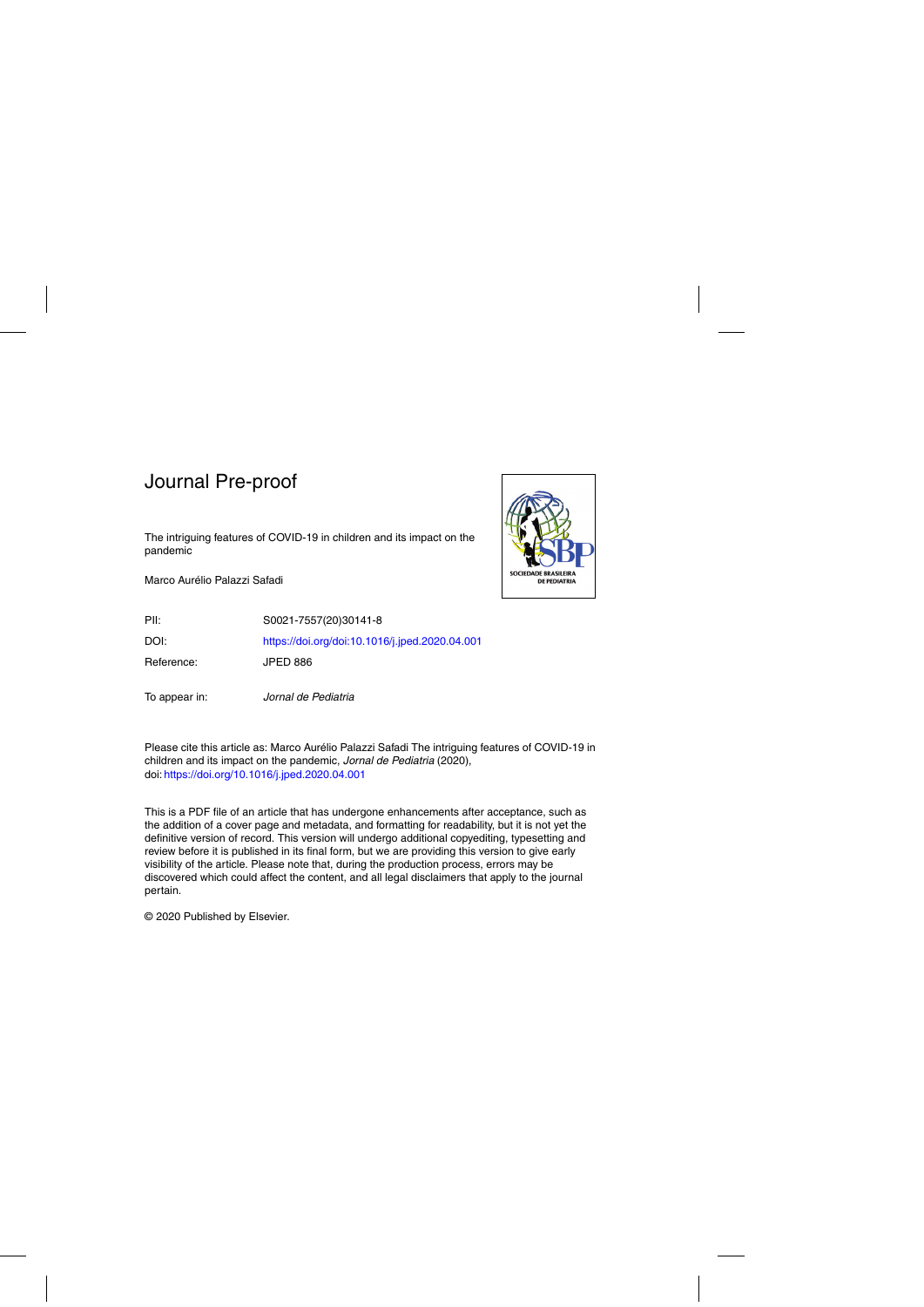#### **JPED-96-3 – Editorial\_96-3 - Safadi**

### **The intriguing features of COVID-19 in children and its impact on the pandemic As características intrigantes da COVID-19 em crianças e seu impacto na pandemia Running title:** Features of COVID-19 in children

Marco Aurélio Palazzi Safadi

Faculdade de Ciências Médicas da Santa Casa de São Paulo, Departamento de Pediatria,

São Paulo, SP, Brazil

E-mail: masafadi@uol.com.br

ORCID ID: https://orcid.org/0000-0002-4401-9446

ember, 2019 the severe acute respiratory syndrome coronavirus 2 (SA I coronavirus, emerged in China, associated with reported clusters of p conia who were epidemiologically linked to a seafood and wet live an eity of Wuhan In December, 2019 the severe acute respiratory syndrome coronavirus 2 (SARS-CoV-2), a novel coronavirus, emerged in China, associated with reported clusters of patients with pneumonia who were epidemiologically linked to a seafood and wet live animal market in the city of Wuhan, Hubei Province.[1] COVID-19, the term used for the clinical disease caused by SARS-CoV-2, was declared a pandemic by the World Health Organization (WHO) on March 11 — the first ever caused by a coronavirus.[2] As of April  $2<sup>nd</sup>$ , the number of confirmed cases worldwide has almost reached one million, with 50,000 deaths, and with confirmed cases in almost all countries from all continents.[3] The number of reported COVID-19 cases is certainly underestimating the true burden of disease, given the widespread unavailability of tests, and also the significant proportion of persons that, despite being infected, develop asymptomatic or mild unidentified forms of the disease.[4] Therefore, we should be careful when calculating the case fatality rates (CFR) of COVID-19 (currently at global rates as high as 5%), acknowledging that these rates will likely be lower once the denominator is adjusted to reflect the true number of individuals who acquired the infection. Seroprevalence studies, once available, will provide information on the proportion of the population that was infected, making possible a more accurate estimation of the CFR associated with COVID-19 in the different age groups and populations.

Given the rapid spread (determined by its basic reproduction number –  $R_0$ , estimated at the beginning of the epidemic as a value of 2.38 [95% CI: 2.04–2.77])<sup>4</sup> and the profound global impact of COVID-19, with increasing rates of hospitalizations and mortality among a population fully naïve to the virus, as well as the lack of available vaccines orspecific efficacious antivirals against SARS-CoV-2, the COVID-19 pandemic represents the most serious public health threat associated with a respiratory viral infection since the 1918 influenza A H1N1 pandemic.[5]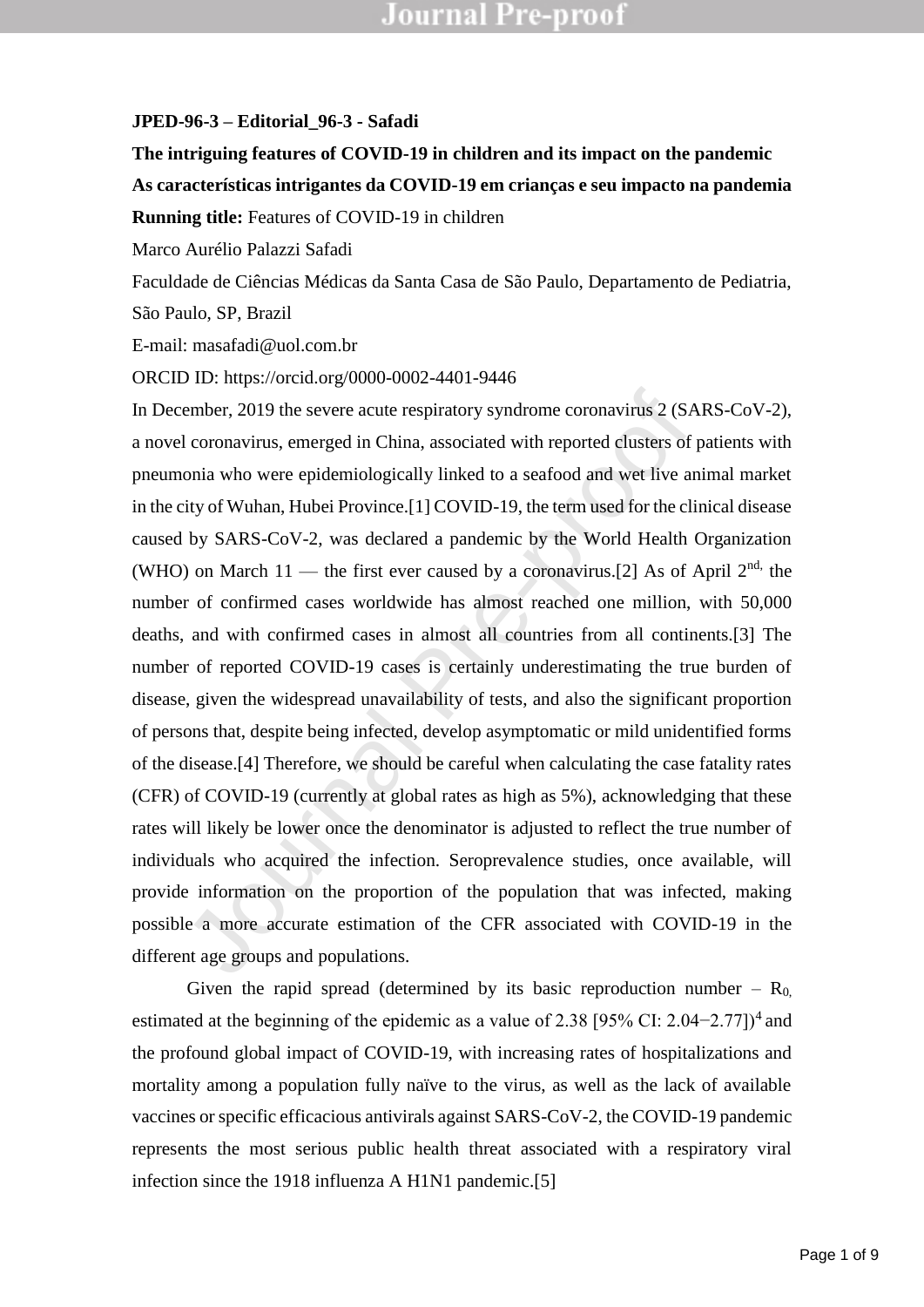Preliminary data from China, confirmed in the most recent experience from Europe and US, shows that the elderly, particularly those with determined underlying health conditions, are disproportionally at higher risk for severe COVID-19–associated illness and death when compared with younger adults, adolescents, and children.[6-10] In the first large report from the Chinese Center for Disease Control and Prevention, including 44,672 confirmed cases of COVID-19, only one death occurred in a person aged  $\leq$  19 years and approximately 80% of deaths occurred among adults aged  $\geq$  60 years.[8] The first report from the US of outcomes among patients with COVID-19 has indicated that 80% of deaths occurred among adults aged  $\geq$  65 years, with the highest percentage of severe outcomes among persons aged  $\geq 85$  years, and no fatalities among persons aged  $\leq$  19 years.[9] In Italy, only 1.1% of the initial deaths reported occurred among persons  $< 50$  years, and none of them were children. [10]

tage of severe outcomes among persons aged  $\geq$  85 years, and no fatal s aged  $\leq$  19 years.[9] In Italy, only 1.1% of the initial deaths report persons < 50 years, and none of them were children.[10] One of the most st One of the most striking and consistent findings from COVID-19 reports globally is that, in contrast with infected adults, children rarely experience severe forms of the disease. The spectrum of manifestations described in 171 children  $(1 \text{ day} - 15 \text{ years})$ infected with SARS-CoV-2 and treated at the Wuhan Children's Hospital showed that the most common signs and symptoms included cough (present in 48.5% of the cases), pharyngeal erythema (46.2%), and fever (41.5%). Other less common signs and symptoms found in less than 10% of the children were diarrhea, fatigue, rhinorrhea, and nasal congestion. Tachypnea on admission was found in 28.7% of the children and hypoxemia (oxygen saturation < 92% during the period of hospitalization) in only 2.3% of the children. The most common radiologic finding was bilateral ground glass opacity, observed in 1/3 of the cases.[11] Strikingly, and similar to what has been observed in adults with COVID-19 pneumonia,[12] imaging abnormalities were found in chest computed tomography (CT) from asymptomatic children, highlighting the concept that evaluation of imaging features with clinical and laboratory findings may facilitate early diagnosis of COVID-19 pneumonia.

In the largest case series of pediatric patients reported to date, 2,143 children with suspected or confirmed COVID-19 were included. Among the 731 children with virologically-confirmed disease, 94 (12.9%), 315 (43.1%), and 300 (41%) were classified as asymptomatic, mild, or moderate cases, respectively, together accounting for 97% of the confirmed cases. The proportions of children classified as severe and critical cases, respectively 2.5% and 0.6%, were substantially lower than those observed in adults with COVID-19. Interestingly, infants and pre-school children were more likely to have severe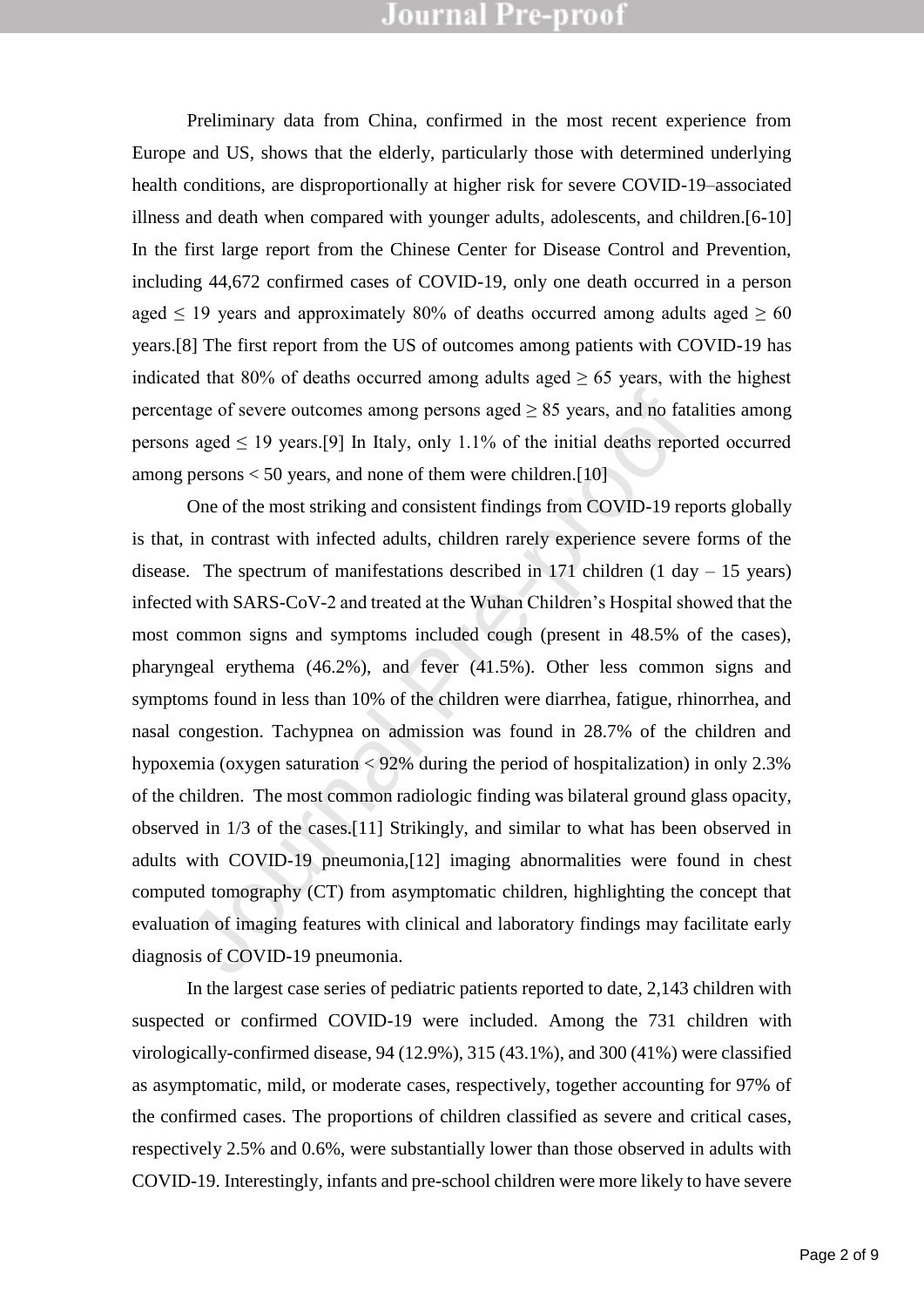clinical manifestations than older children, which is in line with previous data of children with non-SARS-CoV-2 coronavirus infections.[13] In another study that investigated the clinical features of a cohort of 36 children with COVID-19 in China, the authors found that approximately half of the cases were either asymptomatic or had only mild acute upper respiratory symptoms, and the other half had moderate disease with pneumonia. Clinical manifestations of COVID-19 in children are much milder than in adults.[14] Compared with pediatric patients with influenza infection, children with COVID-19 had a larger proportion of asymptomatic cases, although pneumonia was more prevalent. Based on the experience from the first cases treated in our hospital in Sao Paulo (unpublished data), pediatricians should be alert for the possibility of co-infections with other respiratory viruses when treating infants and young children with COVID-19.

Available data on COVID-19 severity in children with comorbidities are scarce, limiting the possibility to identify conditions at increased risk of complications and mortality. Clinical and laboratorial markers of disease severity and poorer outcomes are being investigated. Preliminary results, most of them from adult patients, showed that respiratory distress on admission and lymphopenia, increased cytokine levels (particularly IL-6, IL-10, and TNF $\alpha$ ) and a rise in D-dimer over time, and decreased IFN $\gamma$ expression in CD4+ T cells are associated with severe COVID-19.[11,15]

blished data), pediatricians should be alert for the possibility of co-inf<br>espiratory viruses when treating infants and young children with COV<br>Available data on COVID-19 severity in children with comorbiditie-<br>g the poss The reasons for the overwhelmingly lower risk of severe forms of COVID-19 in children (consistent with what was also previously observed for SARS and Middle East respiratory syndrome [MERS] coronavirus outbreaks), when compared to older age groups, remain elusive and several hypotheses have been raised to explain this phenomenon,[16,17] including different patterns of immunological responses across ages, with adults being more likely, once infected with SARS-CoV-2, to develop unbalanced immune responses, leading to a cytokine storm often associated with lung damage and poorer prognosis for patients, as opposed to infants and children, in whom differences in the innate immunity and a more efficient T cell response to clear the virus would be expected.[17,18] Cross protection acquired from prior exposure to human coronaviruses (HuCoV), frequently associated with mild infections in children, has also been raised as a theoretical explanation for the lower severity in children, which does not appear to be a reasonable hypothesis given the lack of severe cases reported in very young infants, an age group unlikely to have been previously exposed to these HuCoV infections. In my understanding, the most attractive hypothesis for the lower severity of COVID-19 may be related to the expression of angiotensin-converting enzyme 2 (ACE2)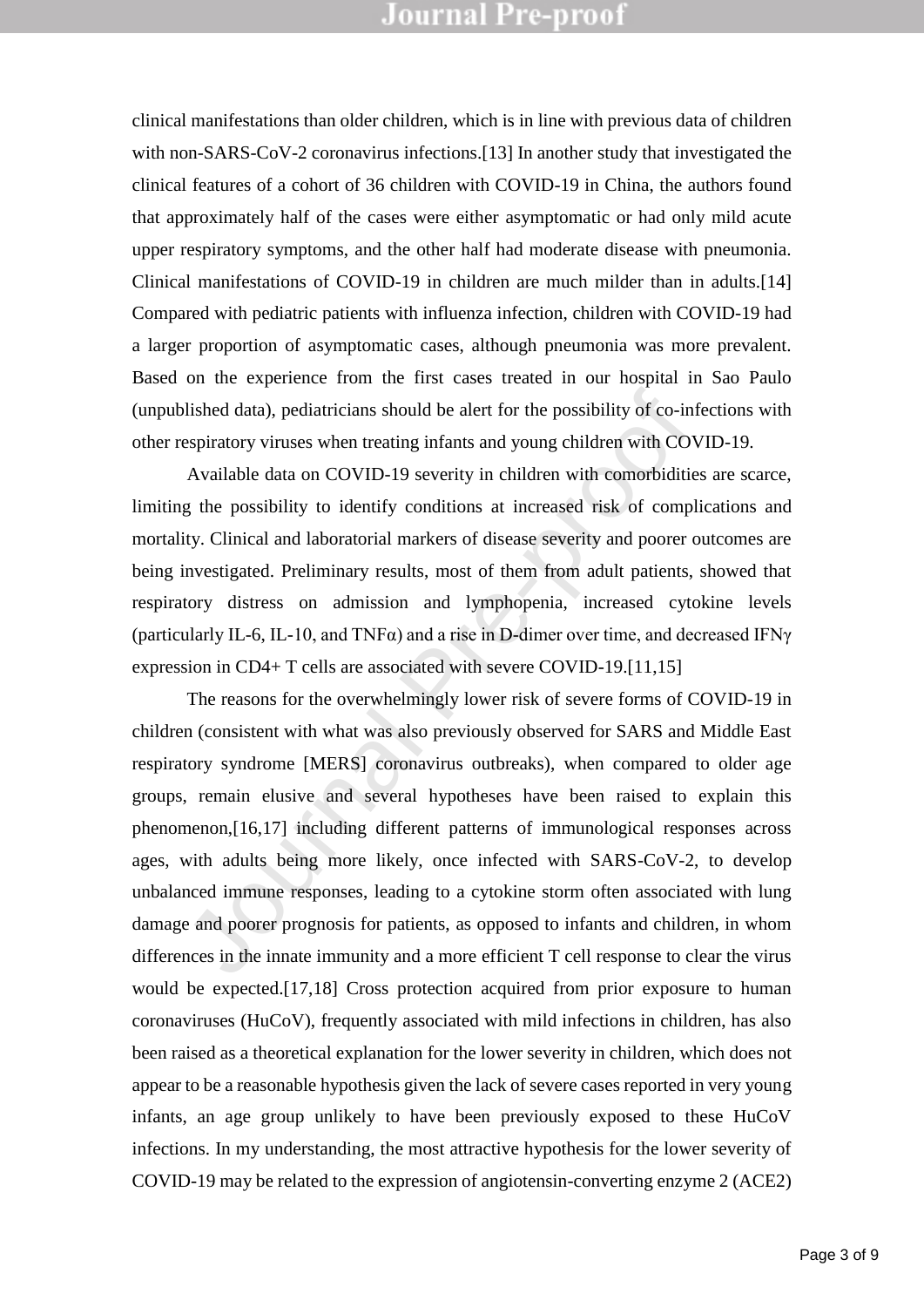on type I and II alveolar epithelial cells. ACE2 was found to be the receptor for SARS-CoV-2, necessary for host cell entry and subsequent viral replication.[19] Therefore, a limited expression of ACE2 in childhood, a period where lungs are still in development, could protect children from severe forms of disease. Interestingly, men have higher levels of ACE2 in their alveolar cells comparing to women, which could also explain the higher rates of worse outcomes in the male sex,[7-10] a trend also observed in studies in children, when comparing rates of hospitalization between boys and girls.<sup>[11,13]</sup>

ionia.[20,21] However, two recent studies reported intriguing resules and the presence of IgM and IgG antibodies in blood servem two infants born to mothers with COVID-19 pneumonia, and IJ described three infants with ear Data from China looking at the risk of *in utero* transmission did not show any evidence of congenital infection with SARS-CoV-2 from mothers with COVID-19 pneumonia.[20,21] However, two recent studies reported intriguing results: the first one[22] demonstrated the presence of IgM and IgG antibodies in blood sera collected at birth from two infants born to mothers with COVID-19 pneumonia, and the second one[23] described three infants with early-onset SARS-CoV-2 infection. Although provocative, it is important to note that none of the infants described in these two studies had virological evidence of SARS-CoV-2 infection, emphasizing the need for more data before establishing that SARS-CoV-2 infection can be acquired in utero.

Although at this time we do not know whether mothers with COVID-19 can transmit the SARS-CoV-2 *via* breast milk, the WHO, as well as the Brazilian Society of Pediatrics, made clear recommendations supporting mothers to breastfeed their infants.[24,25] Therefore, precautions to avoid transmission of the virus to the infant should be followed, including hand washing before holding the infant and wearing a face mask when in close contact.

A crucial point for investigation – yet to be determined – is the role of children in transmission. Several studies conducted in different populations and age groups demonstrated that a significant proportion of COVID-19 cases were diagnosed without presenting symptoms or with very mild presentations,[11,14,26-28] likely to be missed with the current case-definition ascertainment criteria. Despite being asymptomatic or oligosymptomatic, infected infants and children may have high viral loads in their nasopharynx, as well as fecal shedding of SARS-CoV-2 for longer periods.[29-31] Moreover, a study performed in Shenzen compared cases identified through symptomatic surveillance and contact tracing, showing that children were at similar risk of being infected as adults.[32] Together, all this evidence shows that children are susceptible to SARS-CoV-2 infection, frequently presenting asymptomatic or mild forms of disease, representing a substantial source of infection in the community, which anticipates that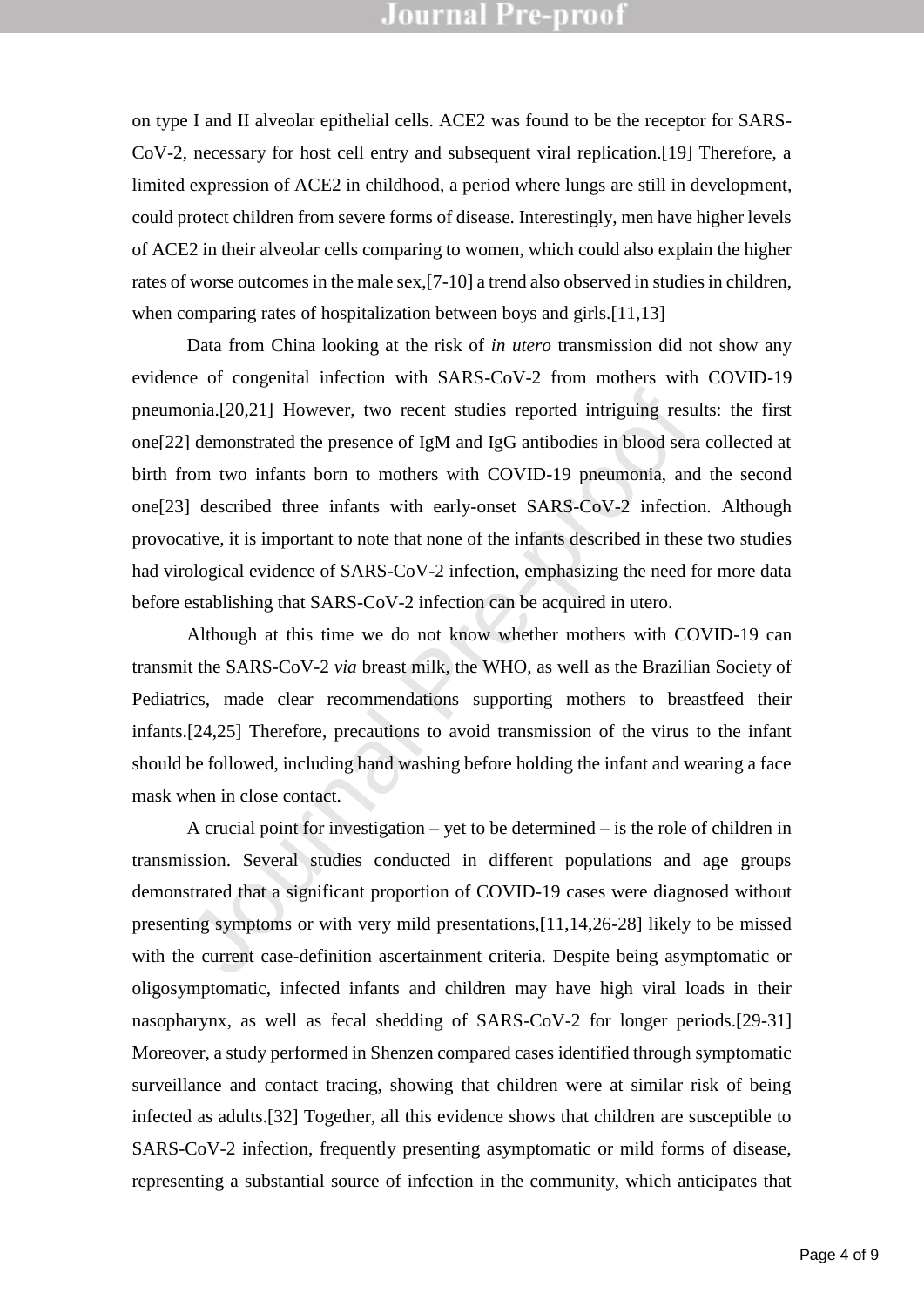they may play an important role in viral transmission. Robust epidemiologic studies, able to shed light on the uncertainties behind the exact role that children play on the transmission of SARS-CoV-2, are urgently needed.

This information will be of paramount importance to help guide and modulate non-pharmaceutical interventions, implemented to reduce the magnitude of the epidemic peak of COVID-19 and lead to a smaller number of overall cases, hospitalizations, and deaths from this devastating disease. These interventions, which include not only home isolation of suspected cases and quarantine of household contacts, but also populationwide social distancing, as well as school and university closures, face several challenges to being implemented in a timely manner and effectively sustained for longer periods.[5] In places like Brazil we must acknowledge that these challenges are even greater, considering the proportion of the population that lives in extreme poverty, in large, densely populated cities.

Understanding how SARS-CoV-2 emerged and jumped animal species, from a bat reservoir, and probably with Malayan pangolins acting as intermediate hosts before zoonotic transfer,[33] is also crucial. Among the important lessons learned from this coronavirus pandemic one is that urgent measures should be taken to extinguish these wet markets of live wild animals in Asia. These markets are a potential source for the periodic emergence of zoonotic respiratory viruses that can adapt to humans, representing a continued threat to the world, unless serious measures are taken to change this scenario.

ig implemented in a timely manner and effectively sustained for longeres like Brazil we must acknowledge that these challenges are evering the proportion of the population that lives in extreme pover y populated cities. Un At the time of writing, no specific anti-viral is currently available to treat COVID-19. Treatment in children includes fluid and nutritional intake, together with oxygen supplementation and ventilatory support.[34] Due to the rare number of severe cases in children, there is no data on the safety and efficacy of the different therapeutic interventions that are being tested in adults.[35] If we mirror what was found in other respiratory infections, like influenza, one key finding was that the earlier it is possible to start the antivirals, after onset of symptoms, the better the outcomes will be. Assuming that most of these studies were performed in critical patients, usually during the late stage of the disease, we should be cautious when interpreting the results and try to design trials that have the power to answer these uncertainties on the efficacy as well as the potential side effects in the different age groups and clinical presentations of COVID-19.

The development of a vaccine against SARS-CoV-2 is a clear priority. Several platforms are being investigated, including RNA- and DNA-based vaccines, subunitrecombinant vaccines, live-attenuated vaccines, and viral vector vaccines, among others.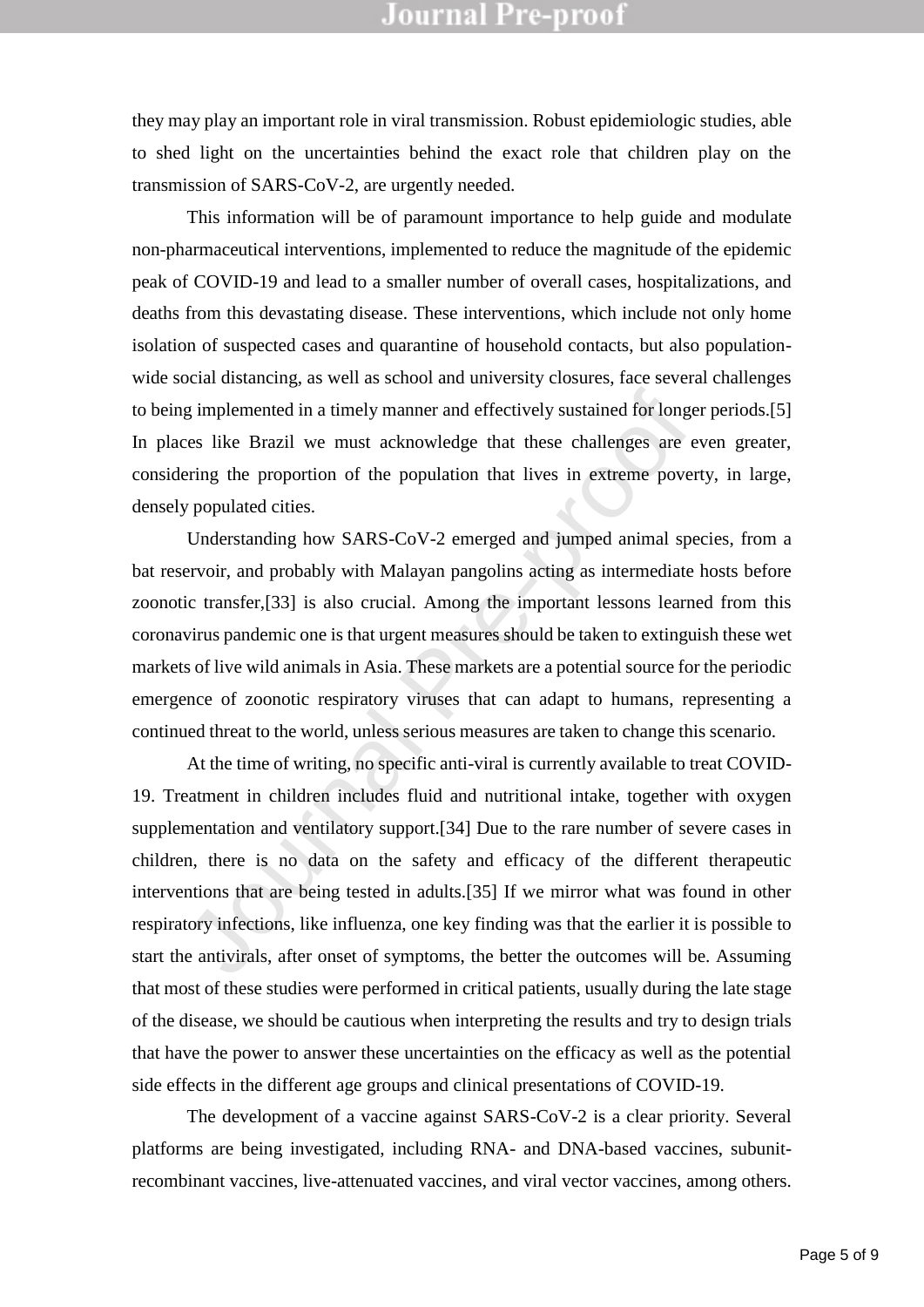Previous experience with candidate vaccines against SARS-CoV and MERS-CoV paved the way and will facilitate the development of vaccines for SARS-CoV-2. There is concern regarding several aspects, including the possibility of inducing antibodydependent enhancement (ADE), increasing the risk of severe disease among vaccinated subjects, the lack of specific correlates of protection for SARS-CoV-2, the capacity for large scale production, and the need for adjuvants (to optimize immune responses as well as for dose sparing).[36]

narmaceutical interventions to reduce the burden of disease and to protable population, minimizing the tremendous societal cost we are alreable population, minimizing the tremendous societal cost we are alreable the health Until a vaccine becomes available, which is not expected for another 12-18 months from now if everything works well, we should implement timely and effective non-pharmaceutical interventions to reduce the burden of disease and to protect the most vulnerable population, minimizing the tremendous societal cost we are already facing, expand the health-care capacity, provide sufficient protective equipment for health-care workers, stimulate frequent hand washing – and when feasible, the use of masks – and increase, as much as possible, the capacity for testing suspected cases. The time has come to, at last, learn lessons from pandemics that can be transmitted to future generations.

#### **Conflicts of interest**

The author declares no conflicts of interest.

#### **References**

1. Zhu N, Zhang D, Wang W, Li X, Yang B, Song J, et al. A novel coronavirus from patients with pneumonia in China, 2019. N Engl J Med. 2020;382:727-33.

2. World Health Organization (WHO). WHO Director-General's opening remarks at the media briefing on COVID-19 - 11 March 2020. [cited 2 April 2020]. Available from: https://www.who.int/dg/speeches/detail/who-director-general-s-opening-remarks-at-themedia-briefing-on-covid-19---11-march-2020

3. World Health Organization (WHO). Coronavirus disease 2019 (COVID-19) Situation Report – 72. 2020. [cited 2 April 2020]. Available from: https://www.who.int/docs/default-source/coronaviruse/situation-reports/20200401 sitrep-72-covid-19.pdf?sfvrsn=3dd8971b\_2

4. Li R, Pei S, Chen B, Song Y, Zhang T, Yang W, et al. Substantial undocumented infection facilitates the rapid dissemination of novel coronavirus (SARS-CoV2). Science. 2020. doi: 10.1126/science.abb3221. [epub ahead of print]

5. Ferguson NM, Laydon D, Nedjadi-Gilani G, Imai N, Ainslie K, Baguelin M, et al. Report 9: impact of non-pharmaceutical interventions (NPIs) to reduce COVID19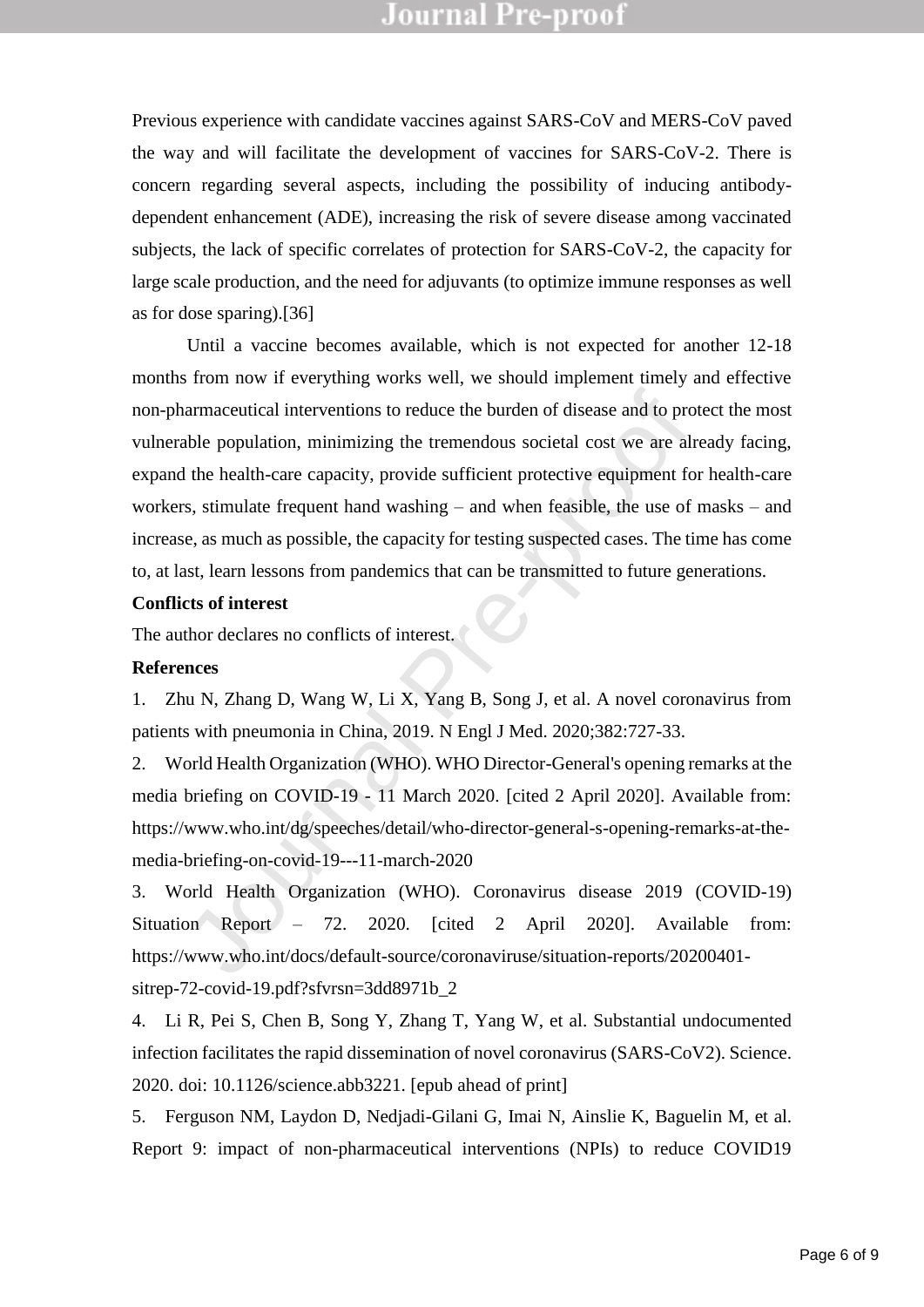mortality and healthcare demand. Imperial College COVID-19 Response Team. [cited 2 April 2020]. Available from: https://doi.org/10.25561/77482

6. Centers for Disease Control and Prevention (CDC). The novel coronavirus pneumonia emergency response epidemiology team. The epidemiological characteristics of an outbreak of 2019 novel coronavirus diseases (COVID-19) in China. Zhonghua Liu Xing Bing Xue Za Zhi. 2020;41:145-51. China, 2020. China CDC Weekly.2020,2:113- 122.

7. Wang D, Hu B, Hu C, Zhu F, Liu X, Zhang J, et al. Clinical characteristics of 138 hospitalized patients with 2019 novel coronavirus-infected pneumonia in Wuhan, China. JAMA 2020; published online Feb 7, 2020. DOI:10.1001/jama.2020.1585

2020; published online Feb 7, 2020. DOI:10.1001/jama.2020.1585<br>
10 Z, McGoogan JM. Characteristics of and important lessons from the<br>
2019 (COVID-19) outbreak in China: summary of a report of 72 314<br>
hinese Center for Dis 8. Wu Z, McGoogan JM. Characteristics of and important lessons from the coronavirus disease 2019 (COVID-19) outbreak in China: summary of a report of 72 314 cases from the Chinese Center for Disease Control and Prevention. JAMA. 2020. doi: 10.1001/jama.2020.2648. [epub ahead of print]

9. CDC COVID-19 Response Team. Severe outcomes among patients with coronavirus disease 2019 (COVID-19) — United States, February 12–March 16, 2020.

MMWR Morb Mortal Wkly Rep. 2020;69:343-6. doi: 10.15585/mmwr.mm6912e2.

10. Epicentro - Istituto Superiore di Sanità. Characteristics of COVID-19 patients dying in Italy. [cited April, 2, 2020]. Available from: https://www.epicentro.iss.it/en/coronavirus/sars-cov-2-analysis-of-deaths

11. Lu X, Zhang L, Du H, Zhang J, Li YY, Qu J, et al. SARS-CoV-2 infection in children. N Engl J Med. 2020. doi: 10.1056/NEJMc2005073. [epub ahead of print]

12. Ai T, Yang Z, Hou H, Zhan C, Chen C, Lv W, et al. Correlation of chest CT and RT-PCR testing in coronavirus disease 2019 (COVID-19) in China: a report of 1014 cases. Radiology. 2020. doi: 10.1148/radiol.2020200642. [epub ahead of print]

13. Dong Y, Mo X, Hu Y, Qi X, Jiang F, Jiang Z. Epidemiological characteristics of 2143 pediatric patients with 2019 coronavirus disease in China. Pediatrics. 2020. doi: 10.1542/peds.2020-0702. [epub ahead of print]

14. Qiu H, Wu J, Hong L, Luo Y, Song Q, Chen D. Clinical and epidemiological features of 36 children with coronavirus disease 2019 (COVID-19) in Zhejiang, China: an observational cohort study. Lancet Infect Dis. 2020 Mar 25. pii: S1473-3099(20)30198- 5. doi: 10.1016/S1473-3099(20)30198-5. [epub ahead of print]

15. Pedersen SF, Ho YC. SARS-CoV-2: a storm is raging. J Clin Invest. 2020. pii: 137647. doi: 10.1172/JCI137647. [epub ahead of print]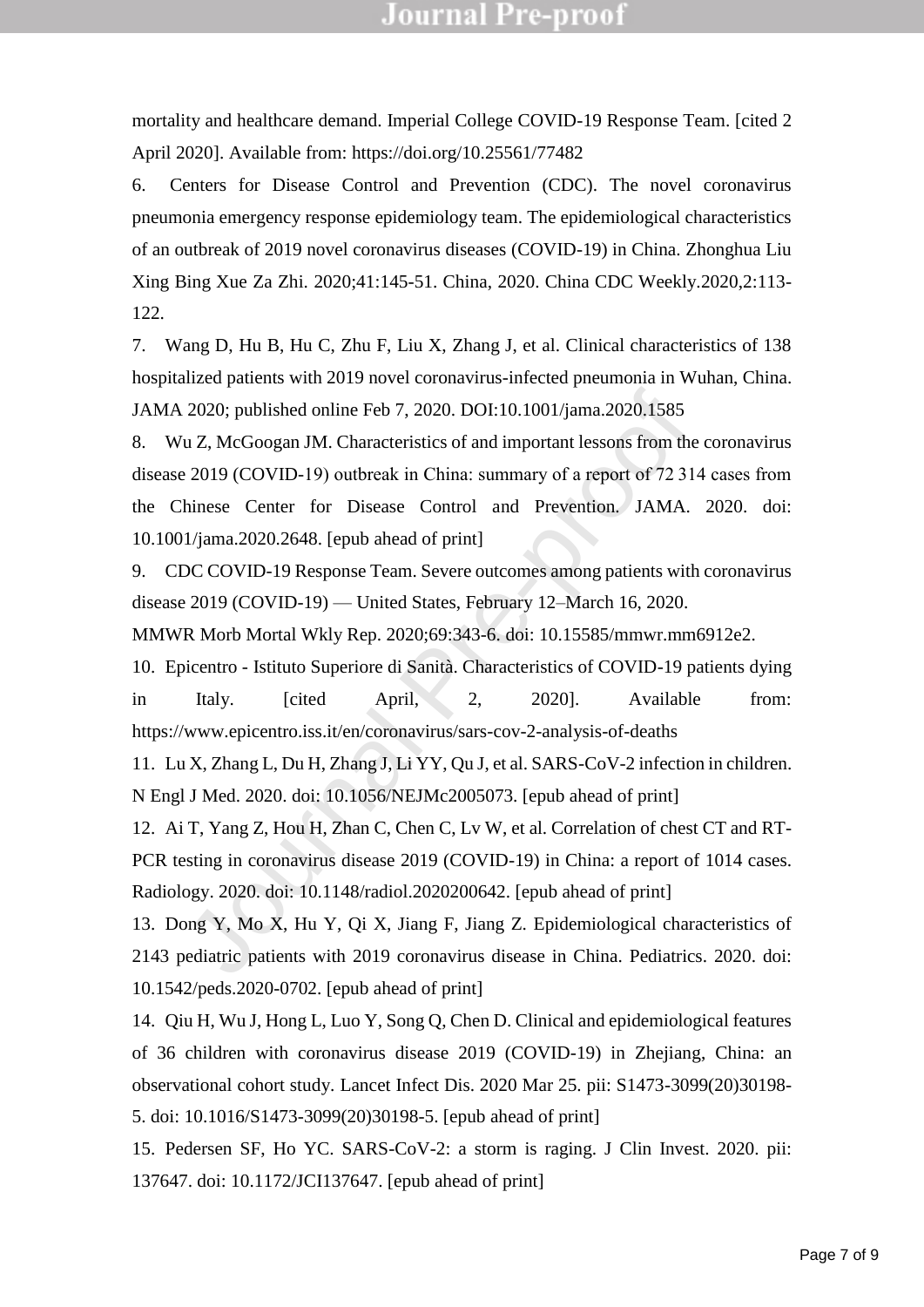16. Brodin P. Why is COVID-19 so mild in children?. Acta Paediatr. 2020. doi: 10.1111/apa.15271. [epub ahead of print]

17. Sun P, Lu X, Xu C, Sun W, Pan B. Understanding of COVID-19 based on current evidence. J Med Virol. 2020. doi: 10.1002/jmv.25722. [epub ahead of print]

18. Rudolph M, McArthur MA, Barnes RS, Magder LS, Chen WH, Sztein MB. Differences between pediatric and adult T cell responses to *in vitro* staphylococcal enterotoxin B stimulation. Front Immunol. 2018;9:498.

19. Zhang H, Penninger JM, Li Y, Zhong N, Slutsky AS. Angiotensin-converting enzyme 2 (ACE2) as a SARS-CoV-2 receptor: molecular mechanisms and potential therapeutic target. Intensive Care Med. 2020;46:586-90.

20. Zhu H, Wang L, Fang C, Peng S, Zhang L, Chang G, et al. Clinical analysis of 10 neonates born to mothers with 2019-nCoV pneumonia. Transl Pediatr. 2020;9:51-60.

21. Chen H, Guo J, Wang C, Luo F, Yu X, Zhang W, et al. Clinical characteristics and intrauterine vertical transmission potential of COVID-19 infection in nine pregnant women: a retrospective review of medical records. Lancet. 2020;395:809-15.

eutic target. Intensive Care Med. 2020;46:586-90.<br>
uu H, Wang L, Fang C, Peng S, Zhang L, Chang G, et al. Clinical an<br>
es born to mothers with 2019-nCoV pneumonia. Transl Pediatr. 2020;<br>
hen H, Guo J, Wang C, Luo F, Yu X, 22. Zeng H, Xu C, Fan J, Tang Y, Deng Q, Zhang W, et al. Antibodies in infants born to mothers with COVID-19 pneumonia. JAMA. 2020. doi: 10.1001/jama.2020.4861. [epub ahead of print]

23. Dong L, Tian J, He S, Zhu C, Wang J, Liu C, et al. Possible vertical transmission of SARS-CoV-2 from an infected mother to her newborn. JAMA. 2020. doi: 10.1001/jama.2020.4621. [epub ahead of print]

24. Brazilian Society of Pediatrics (SBP). O aleitamento materno nos tempos de COVID-19!. [cited 31 March 2020]. Available from: https://www.sbp.com.br/fileadmin/user\_upload/22393c-

Nota de Alerta sobe Aleitam Materno nos Tempos COVID-19.pdf

25. World Health Organization (WHO). Breast feeding advice during COVID-19 pandemic. Cited 31 March 2020]. Available from: http://www.emro.who.int/nutrition/nutrition-infocus/breastfeeding-advice-during-covid-19-outbreak.html

26. Zou L, Ruan F, Huang M, Liang L, Huang H, Hong Z, et al. SARS-CoV-2 viral load in upper respiratory specimens of infected patients. N Engl J Med. 2020;382:1177-9.

27. Wölfel R, Corman VM, Guggemos W, Seilmaier M, Zange S, Müleer MA, et al. Clinical presentation and virological assessment of hospitalized cases of coronavirus